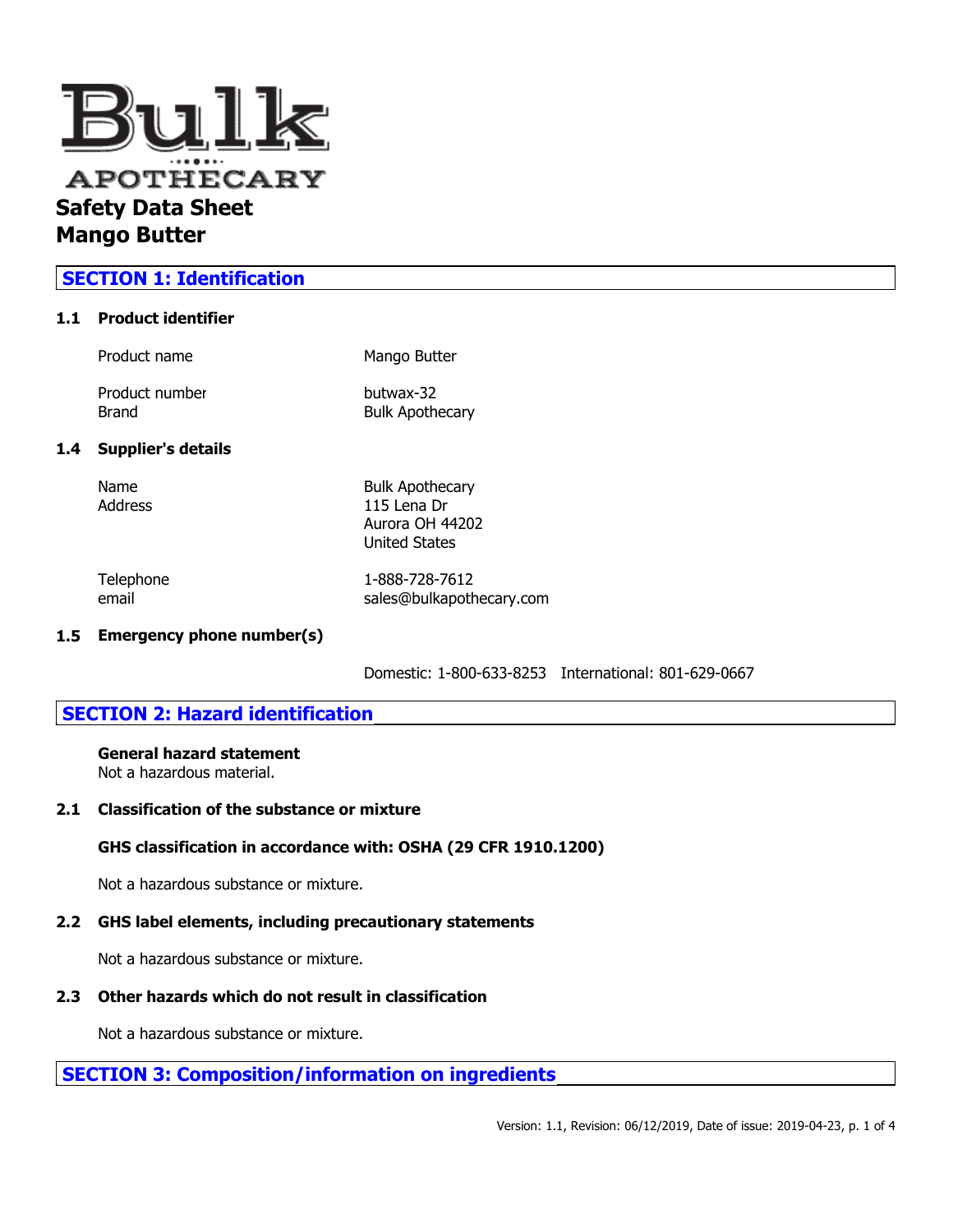# **Safety Data Sheet Mango Butter**

### **3.2 Mixtures**

#### **Components**

| 1. Hydrolyzed mangifera indica juice extract |                |  |
|----------------------------------------------|----------------|--|
| Concentration                                | 100 % (weight) |  |
| CAS no.                                      | 90063-86-8     |  |

# **SECTION 4: First-aid measures**

## **4.1 Description of necessary first-aid measures**

| If inhaled              | Not a direct hazard. Remove from area of exposure, seek<br>medical attention for coughing or choking. |
|-------------------------|-------------------------------------------------------------------------------------------------------|
| In case of skin contact | Not dangerous under normal conditions.                                                                |
| In case of eye contact  | Rinse thoroughly with a lot of water for some minutes.                                                |
| If swallowed            | Not a direct hazard.                                                                                  |

## **SECTION 5: Fire-fighting measures**

#### **5.1 Suitable extinguishing media**

Dry fire extinguisher. Carbon dioxide. Do not use water.

- **5.2 Specific hazards arising from the chemical** In case of insufficient ventilation, wear suitable respiratory equipment.
- **5.3 Special protective actions for fire-fighters** According to size of fire. If necessary full protection, gas mask with independent air supply.

## **SECTION 6: Accidental release measures**

**6.1 Personal precautions, protective equipment and emergency procedures** Danger of sliding possible. Avoid contact with eyes.

#### **6.2 Environmental precautions** Try to avoid spilling. Do not empty into drain. Restrict spill to smallest possible area.

**6.3 Methods and materials for containment and cleaning up** Cover with absorbent material (e.g. Universal binding material, paper towels, sand, siliceous earth). Remove sources of ignition.

## **SECTION 7: Handling and storage**

**7.1 Precautions for safe handling**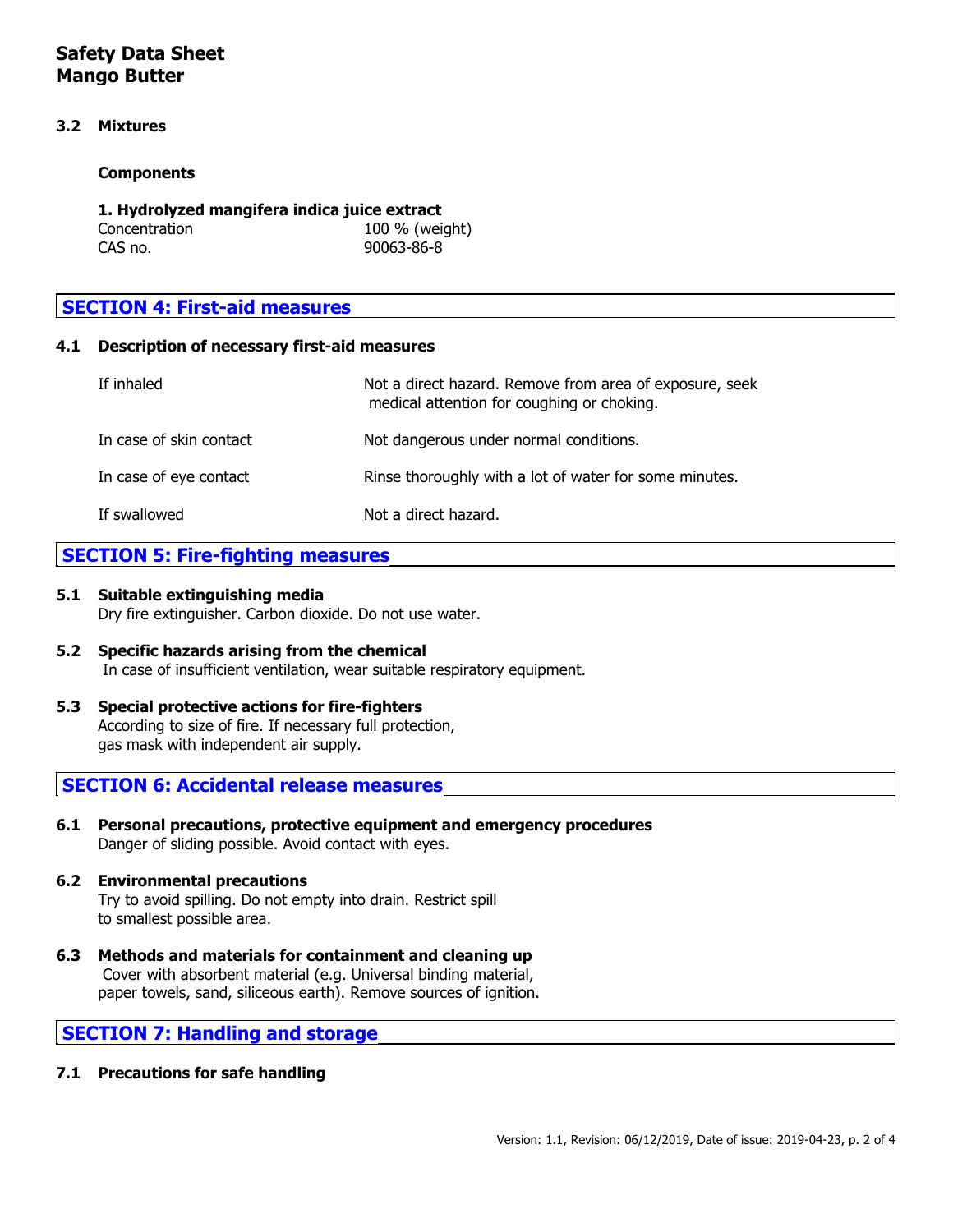# **Safety Data Sheet Mango Butter**

Keep away from sources of ignition. Danger of sliding possible. Do not heat in microwave oven. Avoid contact with eyes. Read the regulations on the label carefully.

## **7.2 Conditions for safe storage, including any incompatibilities**

Store product only in closed original packaging. Keep in a cool and dark place. Keep away from heat.

# **SECTION 8: Exposure controls/personal protection**

## **8.3 Individual protection measures, such as personal protective equipment (PPE)**

## **Eye/face protection**

Eye security glasses, with side shields.

#### **Skin protection**

Wear suitable gloves and normal protection clothing or apron.

# **SECTION 9: Physical and chemical properties**

#### **Information on basic physical and chemical properties**

| Appearance/form (physical state, color, etc.)<br>Odor<br>Odor threshold | Pale yellow Semi-solid fat<br>earthy, slightly nutty |
|-------------------------------------------------------------------------|------------------------------------------------------|
| pH<br>Melting point/freezing point                                      | 25 to $38\Omega$                                     |
| Initial boiling point and boiling range                                 |                                                      |
| Flash point                                                             | $>$ 250 $\alpha$                                     |
| Evaporation rate                                                        |                                                      |
| Flammability (solid, gas)                                               |                                                      |
| Upper/lower flammability limits                                         |                                                      |
| Vapor pressure                                                          |                                                      |
| Vapor density                                                           | Less than 0.001 mm Hg.                               |
| Relative density                                                        |                                                      |
| Solubility(ies)                                                         | Fats, Insoluble in water.                            |
| Partition coefficient: n-octanol/water                                  |                                                      |
| Auto-ignition temperature                                               | $>300$ CC                                            |
| Decomposition temperature                                               | 1500                                                 |
| Viscosity                                                               |                                                      |
| <b>Explosive properties</b>                                             |                                                      |
| Oxidizing properties                                                    |                                                      |

# **SECTION 10: Stability and reactivity**

#### **10.4 Conditions to avoid**

Influence of light and heat.

#### **10.5 Incompatible materials**

Protect from humidity and strong oxidising agents.

#### **10.6 Hazardous decomposition products**

Carbon monoxide and Carbon dioxide.